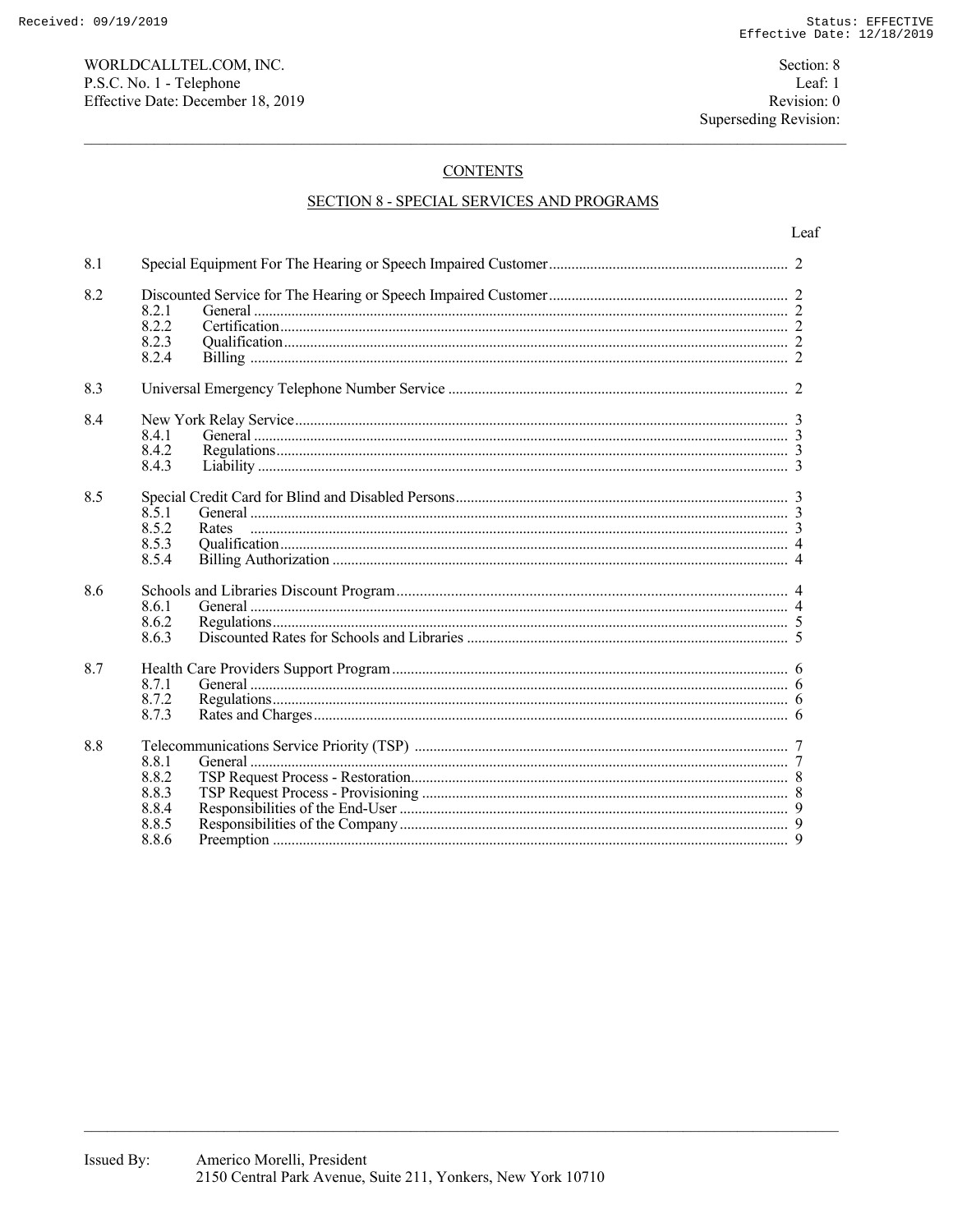### 8.1 SPECIAL EQUIPMENT FOR THE HEARING OR SPEECH IMPAIRED CUSTOMER

- 8.1.1 As required by Section 92-a of New York State Public Service Law, the Company will provide, upon request, specialized telecommunications equipment for a customer certified as hearing or speech impaired.
- 8.1.2 A customer can be certified as hearing or speech impaired by a licensed physician, otolaryngologist, speechlanguage pathologist, audiologist or an authorized representative of a social agency that conducts programs for persons with hearing or speech impairments in cooperation with an official agency of the State of New York.
- 8.1.3 The Company will make every reasonable effort to locate and obtain equipment for a certified customer.
- 8.1.4 The customer may purchase equipment at a price not to exceed the actual purchase price (including any applicable shipping costs) the Company pays.
- 8.1.5 The Company will also advise the customer who requests this equipment of the applicable terms for purchase.

#### 8.2 DISCOUNTED SERVICE FOR THE HEARING OR SPEECH IMPAIRED CUSTOMER

8.2.1 General

 A handicapped person who has been certified to the Company as having a hearing or speech impairment which requires that he or she communicate over telephone facilities by means other than voice, and who either use nonvoice equipment or make calls through an interpreter, will receive, upon application to the Company, a 50% discount on local message rate service.

#### 8.2.2 Certification

Acceptable certifications are:

- a. Those made by a licensed physician, otolaryngologist, speech-language pathologist or audiologist or an authorized representative of a social agency that conducts programs for persons with hearing or speech impairment in cooperation with an official agency of the State of New York, or
- b. A pre-existing certification establishing the impairment of hearing or speech such as those which qualify the handicapped person for social security benefits on the basis of total hearing impairment or for the use of facilities of an agency for a person with hearing or speech impairment.
- 8.2.3 Qualification

 A customer qualifying for the discount is one whose impairment is such that competent authority would certify him or her as being unable to use a telephone for voice communication. See Section 11, "Handicapped Person," for a listing of the necessary qualifications.

8.2.4 Billing

The reduction in charges is applied only at one location, designated by the impaired person.

### 8.3 UNIVERSAL EMERGENCY TELEPHONE NUMBER SERVICE

 Universal Emergency Telephone Number Service (911 Service) is an arrangement of Company central office and trunking facilities whereby any telephone user who dials the number 911 will reach the emergency report center for the telephone from which the number is dialed or will be routed to an operator if all lines to an emergency report center are busy. If no emergency report center customer exists for a central office entity, a telephone user who dials the number 911 will be routed to an operator. The telephone user who dials the 911 number will not be charged for the call.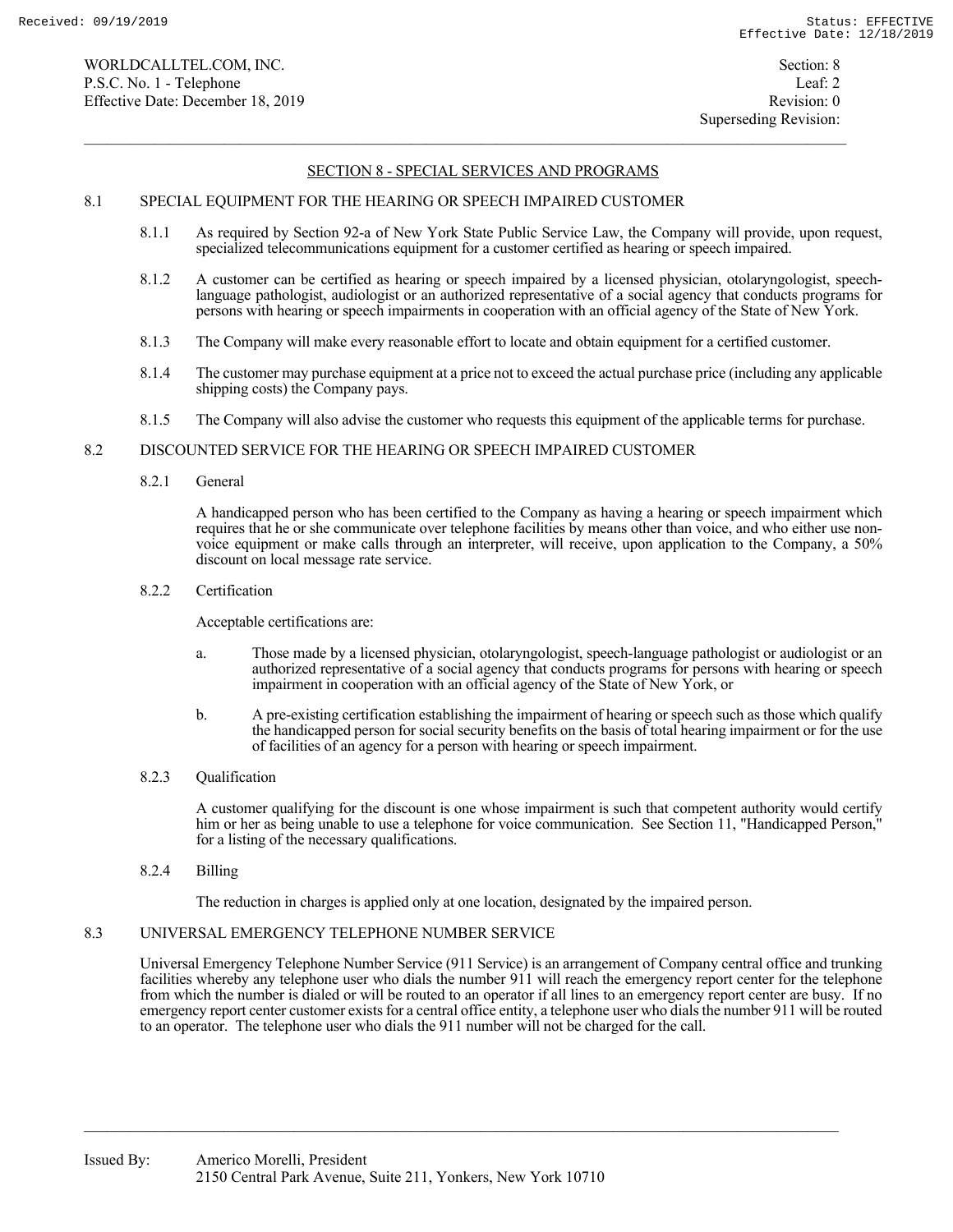### 8.4 NEW YORK RELAY SERVICE

#### 8.4.1 General

 The Company will provide access to a telephone relay center for New York Relay Service. The service permits telephone communications between hearing and/or speech impaired individuals who must use a Telecommunications Device for the Deaf (TDD) or a Teletypewriter (TTY) and individuals with normal hearing and speech. The Relay Service can be reached by dialing an 800 number. Specific 800 numbers have been designated for both impaired and non-impaired customers to use.

#### 8.4.2 Regulations

- a. Only intrastate calls can be completed using the New York Relay Service under the terms and conditions of this tariff.
- b. Charges for calls placed through the Relay Service will be billed as if direct distance dialed (DDD) from the point of origination to the point of termination. The actual routing of the call does not affect billing.
- c. Calls through the Relay Service may be billed to a third number only if that number is within New York State. Calls may also be billed to calling cards issued by the Company or other carriers who may choose to participate in this service.
- d. The following calls may not be placed through the Relay Service:
	- 1. calls to informational recordings and group bridging service:<br>2. calls to time or weather recorded messages;
	- 2. calls to time or weather recorded messages;<br>3. station sent paid calls from coin telephones;
	-
	- 3. station sent paid calls from coin telephones; and operator-handled conference service and other teleconference calls.

#### 8.4.3 Liability

 The Company contracts with an outside provider for the provision of this service. The outside provider has complete control over the provision of the service except for the facilities provided directly by the Company. In addition to other provisions of this Tariff dealing with liability, in the absence of gross negligence or willful misconduct on the part of the Company, the Company shall not be liable for and the customer, by using the service, agrees to release, defend and hold harmless for all damages, whether direct, incidental or consequential, whether suffered, made, instituted or asserted by the customer or by any other person, for any loss or destruction of any property, whatsoever whether covered by the customer or others, or for any personal injury to or death of, any person. Notwithstanding any provision to the contrary, in no event shall the Company be liable for any special, incidental, consequential, exemplary or punitive damages of any nature whatsoever.

#### 8.5 SPECIAL CREDIT CARD FOR BLIND AND DISABLED PERSONS

#### 8.5.1 General

 Persons who are blind or whose disability causes difficult with hand and finger coordination and use of a telephone qualify for a Special Credit Card. The card may be used from any telephone within the Company's territory to place calls within and outside the state of New York at a special rate or to place calls from a telephone outside of the Company's territory, but within the state of New York at rates applicable to the territory from which the call is made.

## 8.5.2 Rates

Within the Company's Territory:

 Station to station toll calls placed with operator assistance will be billed at the lower rate normally applicable to calls placed without operator assistance. Local calls cannot be charged to the card. Person-to-person calls charged to the card with be billed at the higher operator handled rate.

Outside the Company's Territory, but within New York State:

All rates, charges, billing and restriction in effect in the territory from which the call is made will apply.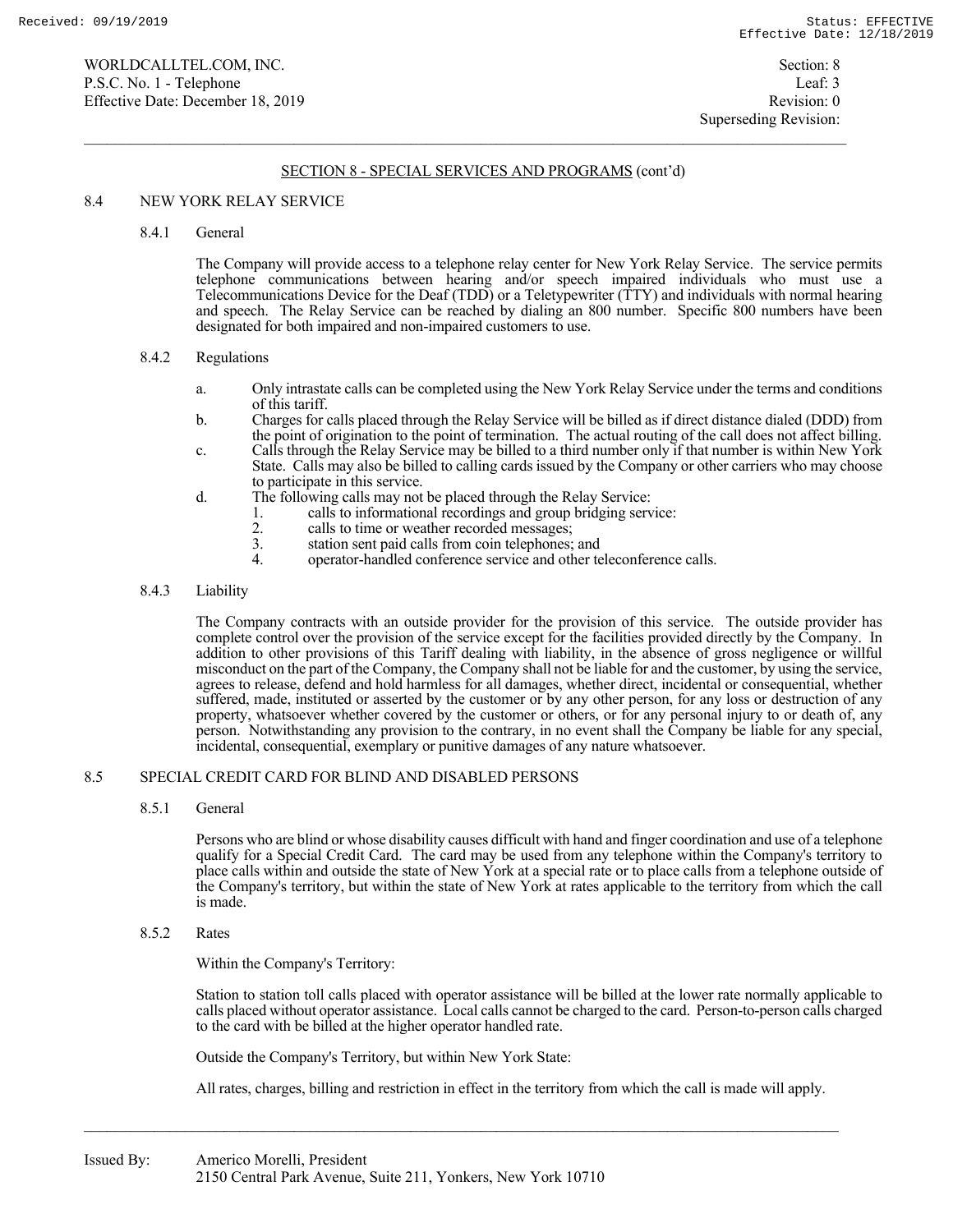# 8.5 SPECIAL CREDIT CARD FOR BLIND AND DISABLED PERSONS (cont'd)

## 8.5.3 Qualification

The follow criteria will be used to determine eligibility for the Special Credit Card:

- a. "Legally Blind" those whose visual acuity is 20/200 or less in the better eye with correcting glasses or whose widest diameter of visual field subtends an angular distance no greater than 20 degrees.
- b. "Physically Handicapped" those who are certified by competent authority as unable to read or use ordinary printed materials as result of physical limitations.
- c. Persons whose disabling condition causes difficulty with hand and finger coordination and utilization of a coin or non-coin telephone. Acceptable certifications are those made by a licensed physician, ophthalmologist or optometrist.

# 8.5.4 Billing Authorization

Responsibility for payment of charges may be handled in one of two ways:

- a. The handicapped person (the applicant) may accept responsibility for payment of his or her own bill. In this case, the applicant must be 18 years of age or older and must reside within the Company's service territory, but he or she does not need to have other service from the Company.
- b. Another party may agree to accept responsibility for payment of charges incurred through use of the Special Credit Card by the applicant. When this option is chosen, the person accepting this responsibility must be 18 years of age or older, but does not need to reside within the Company's service territory.

In either case, the applicant is the only authorized user of the Special Credit Card. If the person accepting payment responsibility has service within the Company's service territory, charges will be billed on a regular monthly bill; otherwise a separate bill will be sent.

# 8.6 SCHOOLS AND LIBRARIES DISCOUNT PROGRAM

8.6.1. General

The Schools and Libraries Discount Program permits eligible schools (public and private, grades Kindergarten through 12) and libraries to purchase the Company services offered in this tariff and the (additional company tariff references, if appropriate) at a discounted rate, in accordance with the Rules adopted by the Federal Communications Commission (FCC) in its Universal Service Order 97-157, issued May 8, 1997 and the New York State Public Service Commission in its Opinion and Order 97-11 Adopting Discounts for Services for Schools and Libraries, issued June 25, 1997. The Rules are codified at 47 Code of Federal Regulation (C.F.R.) 54.500 et. seq.

As indicated in the Rules, the discounts will be between 20 and 90 percent of the pre-discount price, which is the price of services to schools and libraries prior to application of a discount. The level of discount will be based on an eligible school or libraries level of economic disadvantage and by its location in either an urban or rural area. A schools level of economic disadvantage will be determined by the percentage of its students eligible for participation in the national school lunch program, and a libraries level of economic disadvantage will be calculated on the basis of school lunch eligibility in the public school district in which the library is located. A non-public school may use either eligibility for the national school lunch program or other federally approved alternative measures to determine its level of economic disadvantage. To be eligible for the discount, schools and libraries will be required to comply with the terms and conditions set forth in the Rules. Discounts are available only to the extent that they are funded by the federal universal service fund. Schools and libraries may aggregate demand with other eligible entities to create a consortium.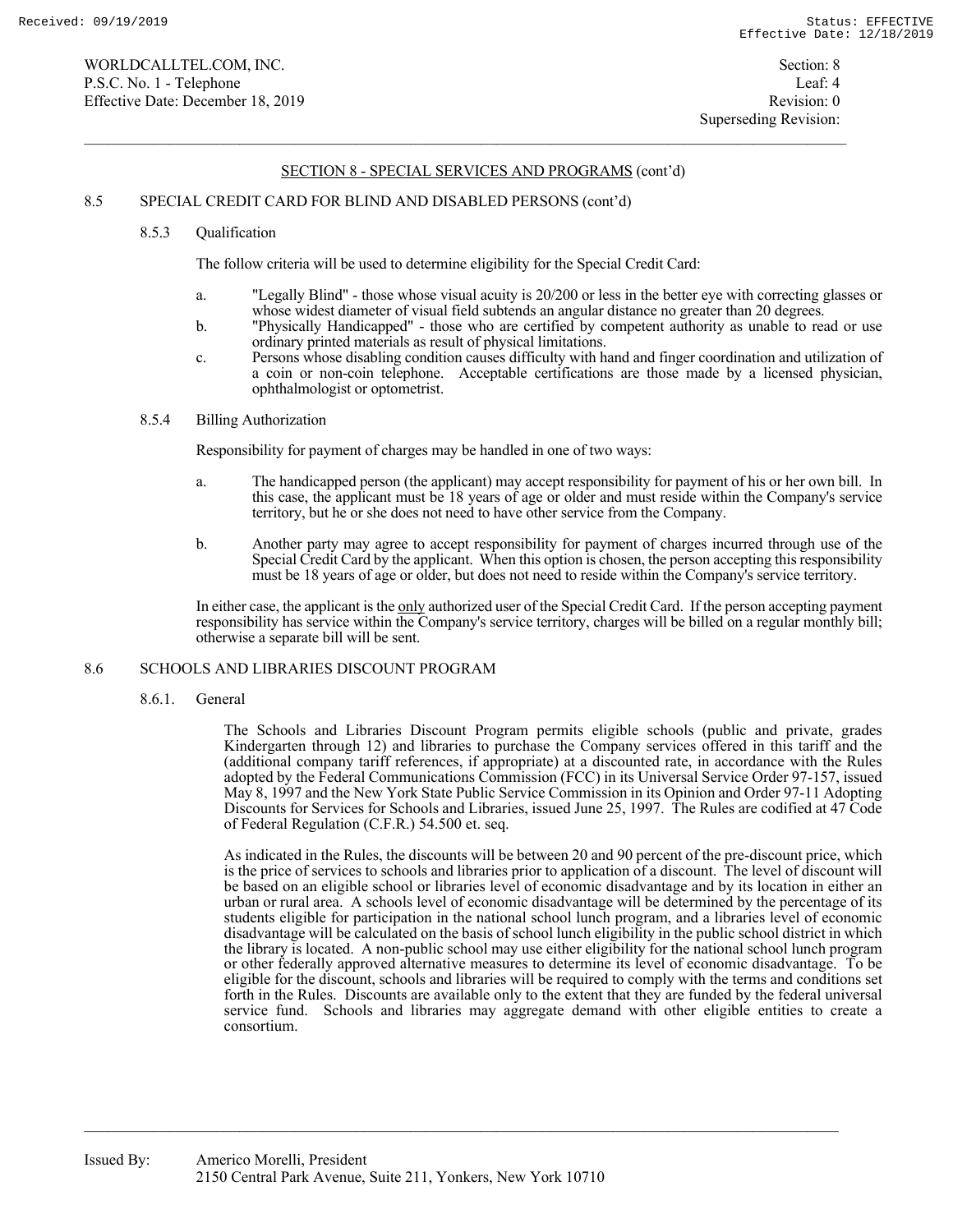### 8.6 SCHOOLS AND LIBRARIES DISCOUNT PROGRAM (cont'd)

- 8.6.2. Regulations
	- a. Obligation of eligible schools and libraries
		- 1. Requests for service
			- a) Schools and libraries and consortia shall participate in a competitive bidding process for all services eligible for discounts, in accordance with any state and local procurement rules.
			- b) Schools and libraries and consortia shall submit requests for services to the Schools and Libraries Corporation, as designated by the FCC, and follow established procedures.
			- c) Services requested will be used for educational purposes.
			- d) Services will not be sold, resold or transferred in consideration for money or any other thing of value.
	- b. Obligations of the Company
		- 1. The Company will offer discounts to eligible schools and libraries on commercially available telecommunications services contained in this tariff. Those services contained in this tariff which are excluded from the discount program, in accordance with the Rules, are included in Section 8.9 of this tariff.
		- 2. The Company will offer services to eligible schools, libraries and consortia at prices no higher than the lowest price it charges to similarly situated non-residential customers for similar services (lowest corresponding price).
		- 3. In competitive bidding situations, the Company may offer flexible pricing or rates other than in this tariff, where specific flexible pricing arrangements are allowed, subject to New York State Public Service Commission approval.
- 8.6.3. Discounted Rates for Schools and Libraries
	- a. Discounts for eligible schools and libraries and consortia shall be set as a percentage from the pre-discount price, which is the price of services to schools and libraries prior to application of a discount.
	- b. The discount rate will be applied to eligible intrastate services purchased by eligible schools, libraries or consortia.
	- c. The discount rate is based on each school or libraries level of economic disadvantage as determined in accordance with the FCC Order or other federally approved alternative measures (as permitted by the Rules) and by its location in either an urban or rural area.
	- d. The discount matrix for eligible schools, libraries and consortia is included in Section 8.9 of this tariff.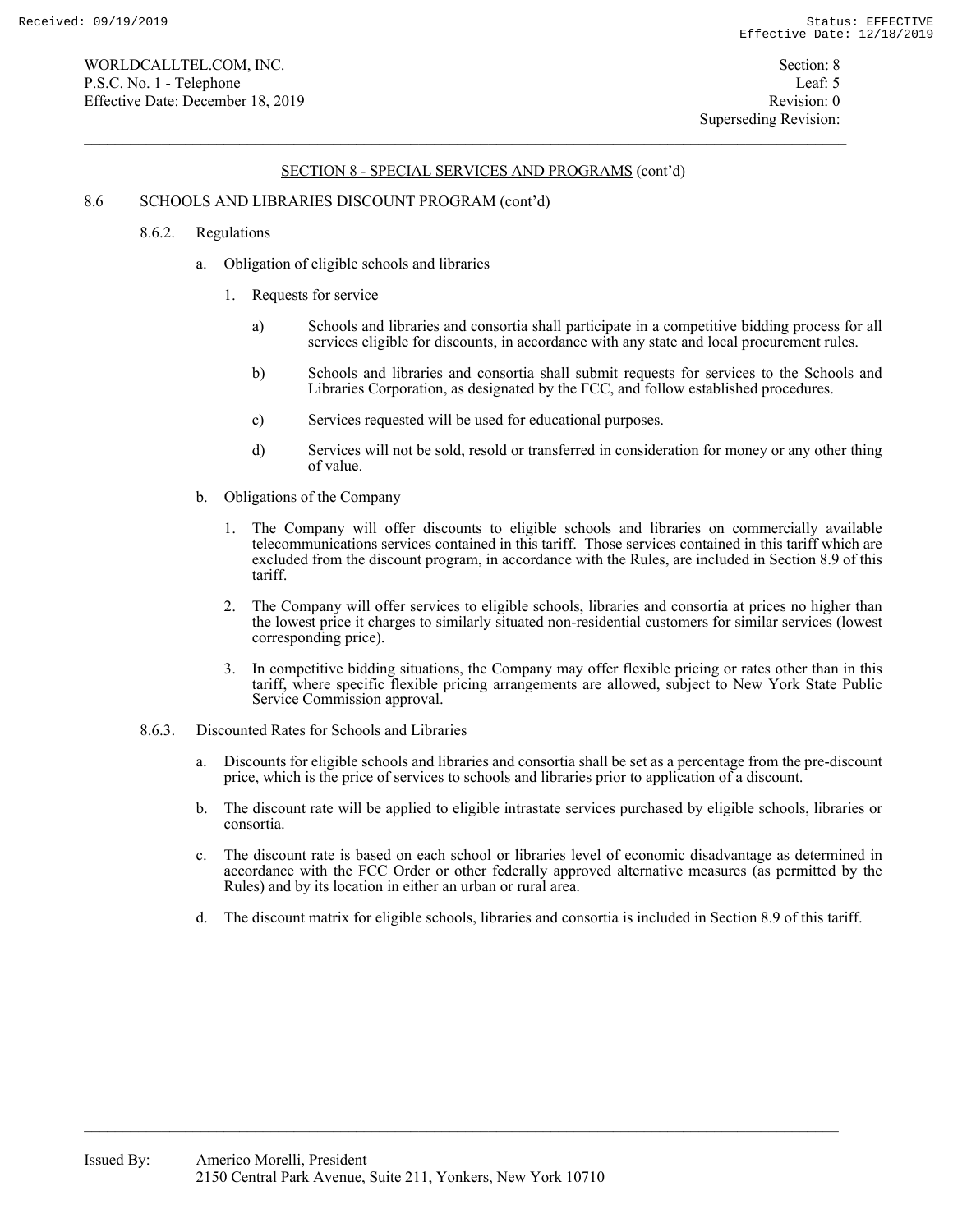## 8.7 HEALTH CARE PROVIDERS SUPPORT PROGRAM

8.7.1. General

The purpose of the Health Care Providers Support Program is to enable public and non-profit rural health care providers to have access to telecommunications services necessary for the provision of health care services at rates comparable to those paid for similar services in urban areas. The Health Care Providers Support Program offers eligible public and non-profit health care providers located in rural areas reduced rates for Company intrastate services, available in this Tariff. Such services must be purchased in accordance with the Rules adopted by the Federal Communications Commission (FCC) in its Universal Service Order 97-157, issued May 8, 1997 and the New York State Public Service Commission in its Order in Cases 94-C-0095 and 28425, issued November 4, 1997. The FCC Rules are codified at 47 Code of Federal Regulation (C.F.R.) 54.601 et. seq., and any amendments made thereto.

### 8.7.2. Regulations

- a. To be eligible for the reduced rates, rural health care providers are required to comply with the terms and conditions set forth in the FCC Rules.
- b. Reduced rates are available only to the extent that they are funded by the federal universal service fund.
- c. Eligible rural health care providers may aggregate demand with other entities to create a consortium. Universal service support shall apply only to the portion of eligible services used by an eligible health care provider.
- d. Responsibility of eligible health care providers
	- 1. Rural health care providers and consortia shall participate in a competitive bidding process for all services eligible for reduced rates in accordance with any state and local procurement rules.
	- 2. Rural health care providers and consortia shall submit requests for services to the program Administrator, as designated by the FCC, and follow established procedures.
	- 3. Services requested must be used for purposes related to the provision of health care services or instruction that the health care provider is legally authorized to provide under the law.
	- 4. A health care provider that cannot obtain toll free access to an Internet Service Provider and who is eligible for support for limited toll-free access under the Rules must certify that it lacks toll-free Internet access and that it is an eligible health care provider.
	- 5. Services cannot be sold, resold or transferred in consideration for money or any other thing of value.
- e. Responsibility of the Company
	- 1. The Company shall offer the rates and charges as specified in Section 3, to eligible health care providers to the extent that facilities and services are available and offered in the tariffs specified in 1. preceeding.
	- 2. The Company shall offer services to eligible rural health care providers and consortia at prices no higher than the highest urban rate as defined in the FCC Order and Rules.
	- 3. In competitive bidding situations, where specific flexible pricing arrangements are allowed, the Company may offer flexible pricing (to determine the reduced rate) subject to New York State Public Service Commission approval.
- 8.7.3. Rates and Charges

The following price adjustments will be available to eligible rural health care providers, except subparagraph c., which shall be available to all eligible health care providers, regardless of location;

a. A reduced rate for telecommunications services, using a bandwidth capacity of up to 1.544 Mbps, not to exceed the highest tariffed or publicly available rate charged to a commercial customer for a similar service provided over the same distance in the nearest city in New York State with a population of at least 50,000.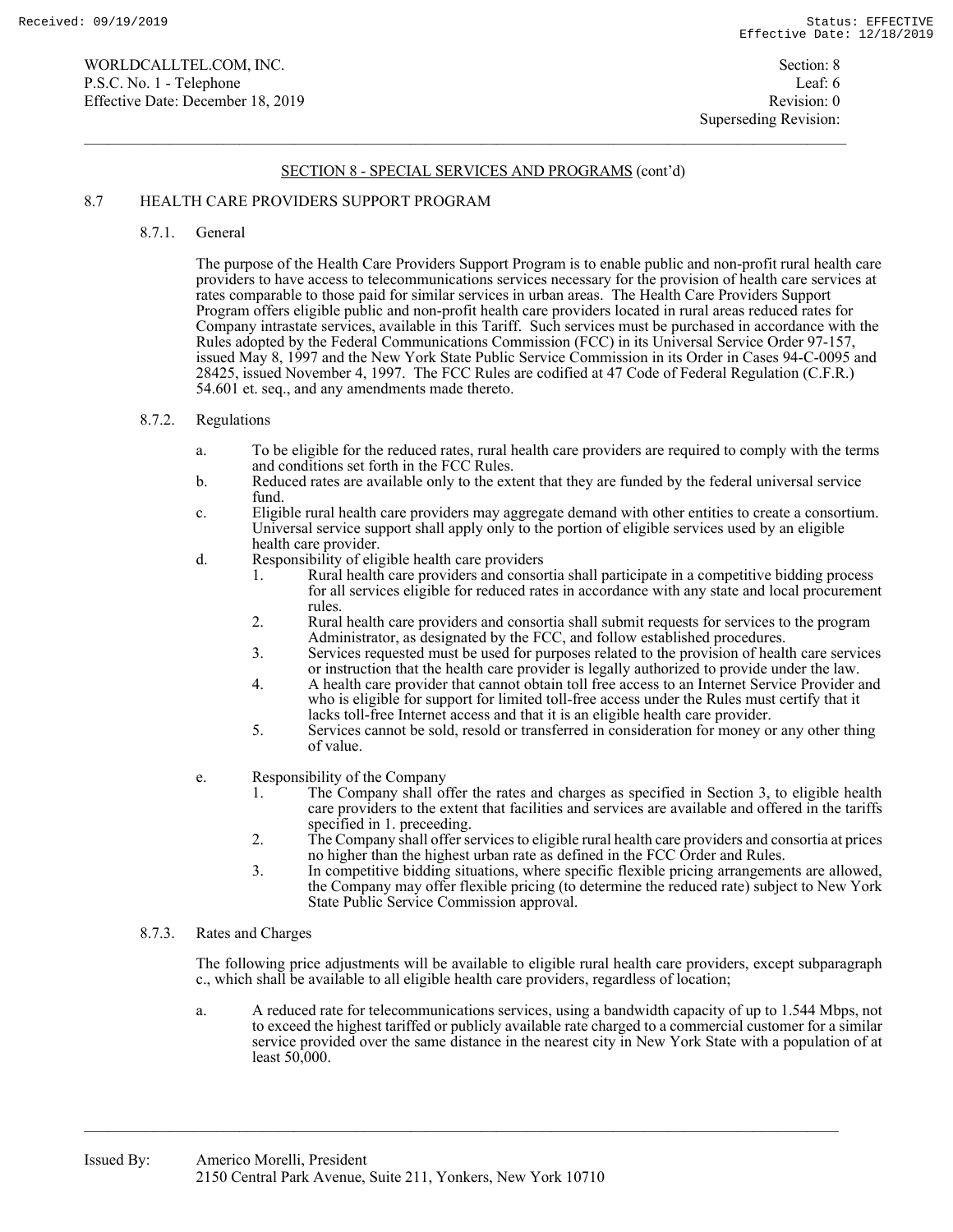#### 8.7 HEALTH CARE PROVIDERS SUPPORT PROGRAM (cont'd)

- 8.7.3. Rates and Charges (Cont'd)
	- b. An exemption from some mileage charges for any telecommunications services, using a bandwidth capacity of up to 1.544 Mbps, that is necessary for the provision of health care services. The exempted mileage includes the distance between the rural health care provider and the most distant perimeter of the nearest city in New York State with a population of 50,000 or more, less the standard urban distance, which is the maximum average diameter of all cities with population of 50,000 or more in the state.
	- c. Each eligible health care provider that cannot obtain toll-free access to an Internet service provider is entitled to receive toll charge credits for toll charges imposed for connecting to an Internet service provider as per the FCC Rules. Such toll charge credits are available pursuant to applicable toll tariffs.

#### 8.8 TELECOMMUNICATIONS SERVICE PRIORITY (TSP)

- 8.8.1. General
	- a. The Telecommunications Service Priority (TSP) Program is a federal program used to identify and prioritize telecommunications services that support national security or emergency preparedness (NS/EP) missions.

NS/EP services are defined as those telecommunications services which are used to maintain a state of readiness or respond to and manage any event or crisis which causes or could cause injury or harm to the population, damage or loss to property, or degrades or threatens the NS/EP posture of the United States.

TSP restoration and/or provisioning shall be provided in accordance with Part 64, Appendix A of the Federal Communications Commission's Rules and Regulations (47 C.F.R.), and the "Service Vendor Handbook For The Telecommunications Service Priority (TSP) Program" and the "Service User Manual for the Telecommunications Service Priority (TSP) System" (NCS Manual 3-1-1) (Service User Manual) issued and updated as necessary by the Office of Priority Telecommunications (OPT) of the National Communications System. Any changes to or reissuance of these regulations or manuals supersede tariff language contained herein.

- b. The TSP program has two components, restoration and provisioning.
	- i. A restoration priority is applied to new or existing telecommunications services to ensure restoration before any other services during a service outage. TSP restoration priorities must be requested and assigned before a service outage occurs.
	- ii. A provisioning priority is obtained to facilitate priority installation of new telecommunications services during a service outage. Provisioning on a priority basis becomes necessary when an end-user has an urgent requirement for a new NS/EP service that must be installed immediately or by a specific due date that can be met only by a shorter than standard or expedited Company provisioning time frame. As a matter of general practice, existing TSP services will be restored before provisioning new TSP services.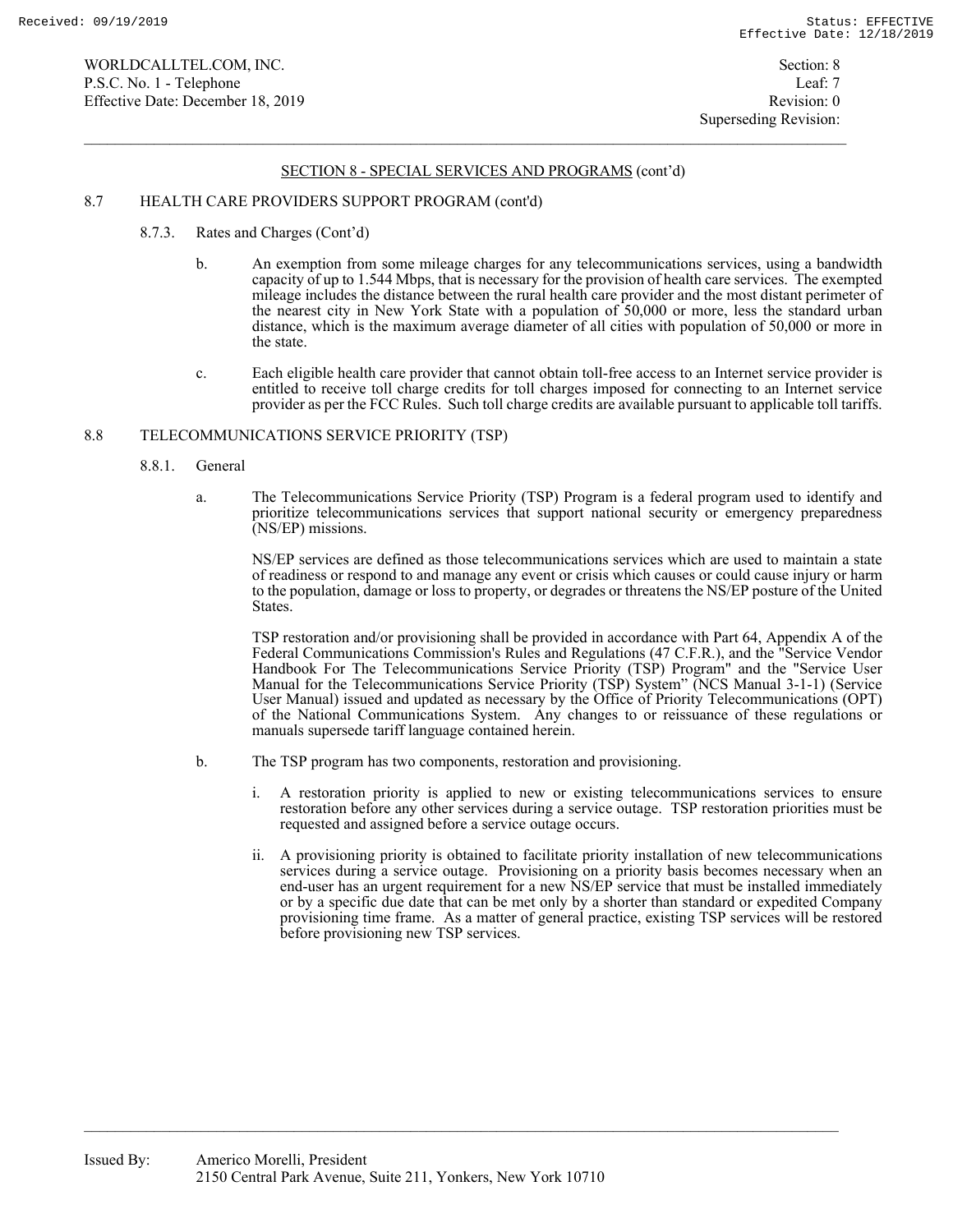#### 8.8 TELECOMMUNICATIONS SERVICE PRIORITY (TSP) (cont'd)

8.8.2. TSP Request Process – Restoration

To request a TSP restoration priority assignment, a prospective TSP user must:

- a. Determine that the user's telecommunications service supports an NS/EP function under one of the following four TSP categories.
	- 1. National Security Leadership
	- 2. National Security Posture and U.S. Population Attack Warning<br>3. Public Health, Safety, and Maintenance of Law and Order
	- 3. Public Health, Safety, and Maintenance of Law and Order
	- Public Welfare and Maintenance of National Economic Posture
- b. Identify the priority level to be requested for the telecommunications service. The priority level is determined by the end-user's TSP category and service profile. The service profile defines the user's level of support to the portion of the telecommunications service that the user owns and operates, such as customer premises equipment or wiring. The five levels of priority and seven element groups that define the service profile are contained in the Service User Manual.
- c. Complete the TSP Request for Service Users form (SF 315) available on the National Communications System (NCS) website (http://tsp.ncs.gov/).
- d. For non-federal users, have their TSP requests approved by a federal agency sponsor. Non-federal users should contact the OPT, at the NCS website (http://tsp.ncs.gov/), for information on identifying a sponsor for TSP requests.
- e. Submit the SF 315 to the OPT.
- f. Upon receipt of the TSP Authorization Code from the OPT, notify the Company, and include the TSP Authorization Code in any service order to the Company requesting restoration of NS/EP services.
- 8.8.3. TSP Request Process Provisioning

To request a TSP provisioning priority assignment, a prospective TSP user must follow the same steps listed in 2a. above for restoration priority assignment except for the following differences. The user should:

- a. Certify that its telecommunications service is an Emergency service. Emergency services are those that support one of the NS/EP functions listed in 2a(a) above and are so critical that they must be provisioned at the earliest possible time, without regard to cost to the user.
- b. Verify that the Company cannot meet the service due date without a TSP assignment.
- c. Obtain approval from the end-user's invocation official to request a provisioning priority. Invocation officials are designated individuals with the authority to request TSP provisioning for a telecommunications service, and include the head or director of a federal agency, commander of a unified/specified military command, chief of a military service, commander of a major military command, or state governor.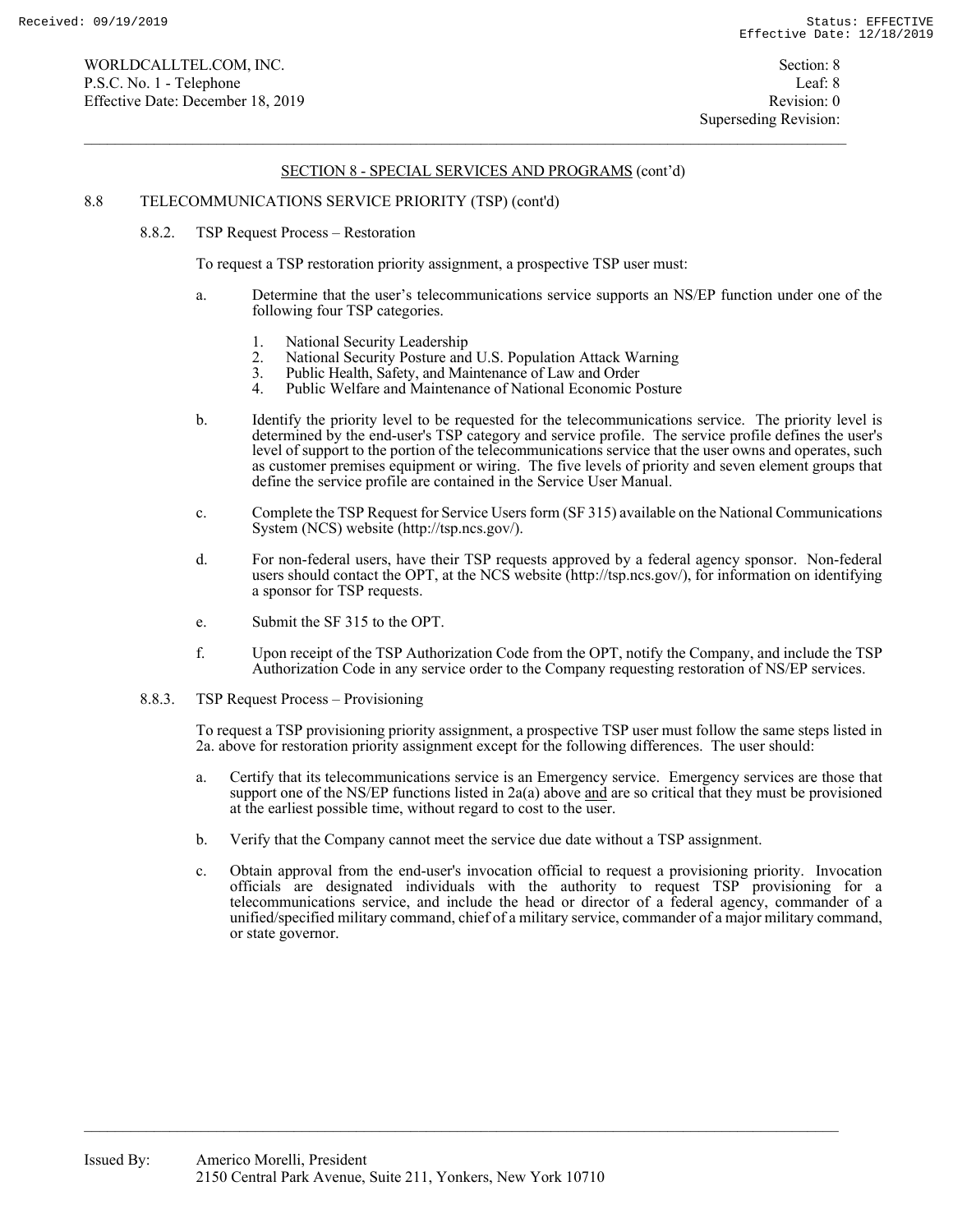## 8.8 TELECOMMUNICATIONS SERVICE PRIORITY (TSP) (cont'd)

8.8.4. Responsibilities of the End-User

End-users or entities acting on their behalf must perform the following:

- a. Identify telecommunications services requiring priority.
- b. Request, justify, and revalidate all priority level assignments. Revalidation must be completed every 2 years, and must be done before expiration of the end-user's TSP Authorization Code(s).
- c. Accept TSP services by the service due dates.
- d. Have Customer Premises Equipment (CPE) and Customer Premises Wiring (CPW) available by the requested service due date and ensure (through contractual means or otherwise) priority treatment for CPE and CPW necessary for end-to-end service continuity.
- e. Pay the Company any authorized costs associated with priority services.<br>
f. Report to the Company any failed or unusable services with priority leve
- Report to the Company any failed or unusable services with priority levels.
- 
- g. Designate a 24-hour point of contact for each TSP request and apprise the OPT. Cooperate with the OPT during reconciliation (comparison of NS/EP service information and resolution of any identified discrepancies) and revalidation.
- 8.8.5. Responsibilities of the Company

The Company will perform the following:

- a. Provide TSP service only after receipt of a TSP authorization code.
- b. Revoke TSP services at the direction of the end-user or OPT.
- c. Ensure that TSP Program priorities supersede any other telecommunications priority that may be provided (other than control services and order wires).
- d. Designate a 24-hour point of contact to receive reports of TSP service outages from TSP service users.
- e. Designate a 24-hour point of contact to coordinate TSP processes with the OPT.
- Confirm completion of TSP service order activity to the OPT.
- g. Participate in reconciliation of TSP information at the request of the OPT.
- h. Ensure that all subcontractors complete reconciliation of TSP information with the service vendor.
- i. Ensure that other carriers supplying underlying facilities are provided information necessary to implement priority treatment of facilities that support NS/EP services.
- j. Assist in ensuring that priority level assignments of NS/EP services are accurately identified "end-toend" by providing to subcontractors and interconnecting carriers the restoration priority level assigned to a service.
- k. Disclose content of the NS/EP TSP database only as may be required by law.
- l. Comply with regulations and procedures supplemental to and consistent with guidelines issued by the OPT.

## 8.8.6. Preemption

When spare facilities are not available, it may be necessary for the Company to preempt the facilities required to provision or restore a TSP service. When preemption is necessary, non-TSP services may be preempted based on the Company's best judgment. If no suitable spare or non-TSP services are available, the Company may preempt an existing TSP service to restore a TSP service with a higher restoration priority assignment. When preemption is necessary, prior consent of the service user whose service will be preempted is not required; however, the Company will make every reasonable effort to notify the preempted customer of the action to be taken.